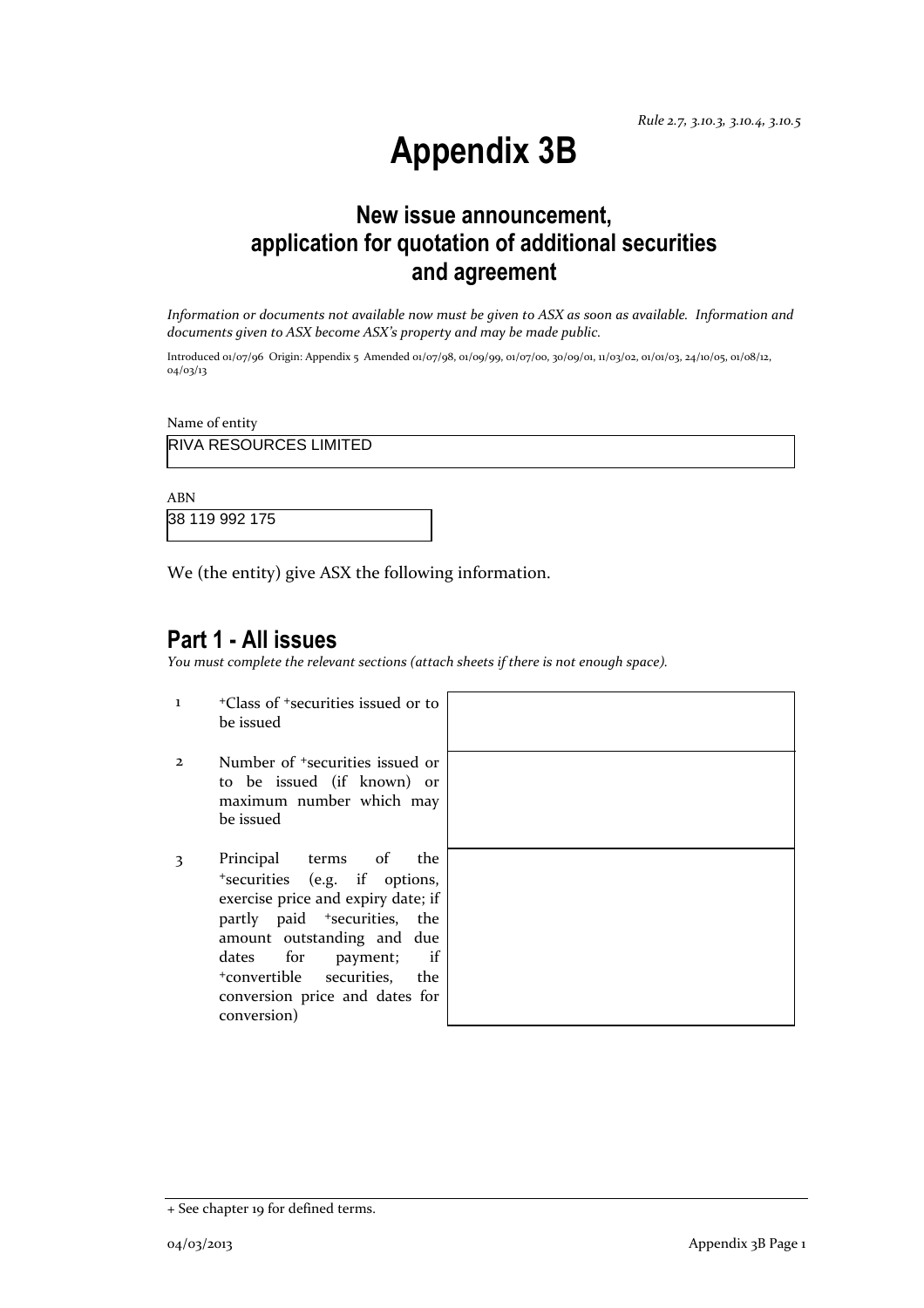| 4 | Do the $\pm$ securities rank equally        |
|---|---------------------------------------------|
|   | in all respects from the <sup>+</sup> issue |
|   | date with an existing $\pm$ class of        |
|   | quoted *securities?                         |

If the additional <sup>+</sup>securities do not rank equally, please state:

- the date from which they do
- the extent to which they participate for the next dividend, (in the case of a trust, distribution) or interest payment
- the extent to which they do not rank equally, other than in relation to the next dividend, distribution or interest payment
- 5 Issue price or consideration
- 6 Purpose of the issue (If issued as consideration for the acquisition of assets, clearly identify those assets)

6a Is the entity an <sup>+</sup>eligible entity that has obtained security holder approval under rule 7.1A?

> If Yes, complete sections 6b – 6h *in relation to the <sup>+</sup>securities the subject of this Appendix 3B*, and comply with section 6i

- 6b The date the security holder resolution under rule 7.1A was passed
- 6c Number of <sup>+</sup>securities issued without security holder approval under rule 7.1
- 6d Number of <sup>+</sup>securities issued with security holder approval under rule 7.1A

Yes.

30 November 2016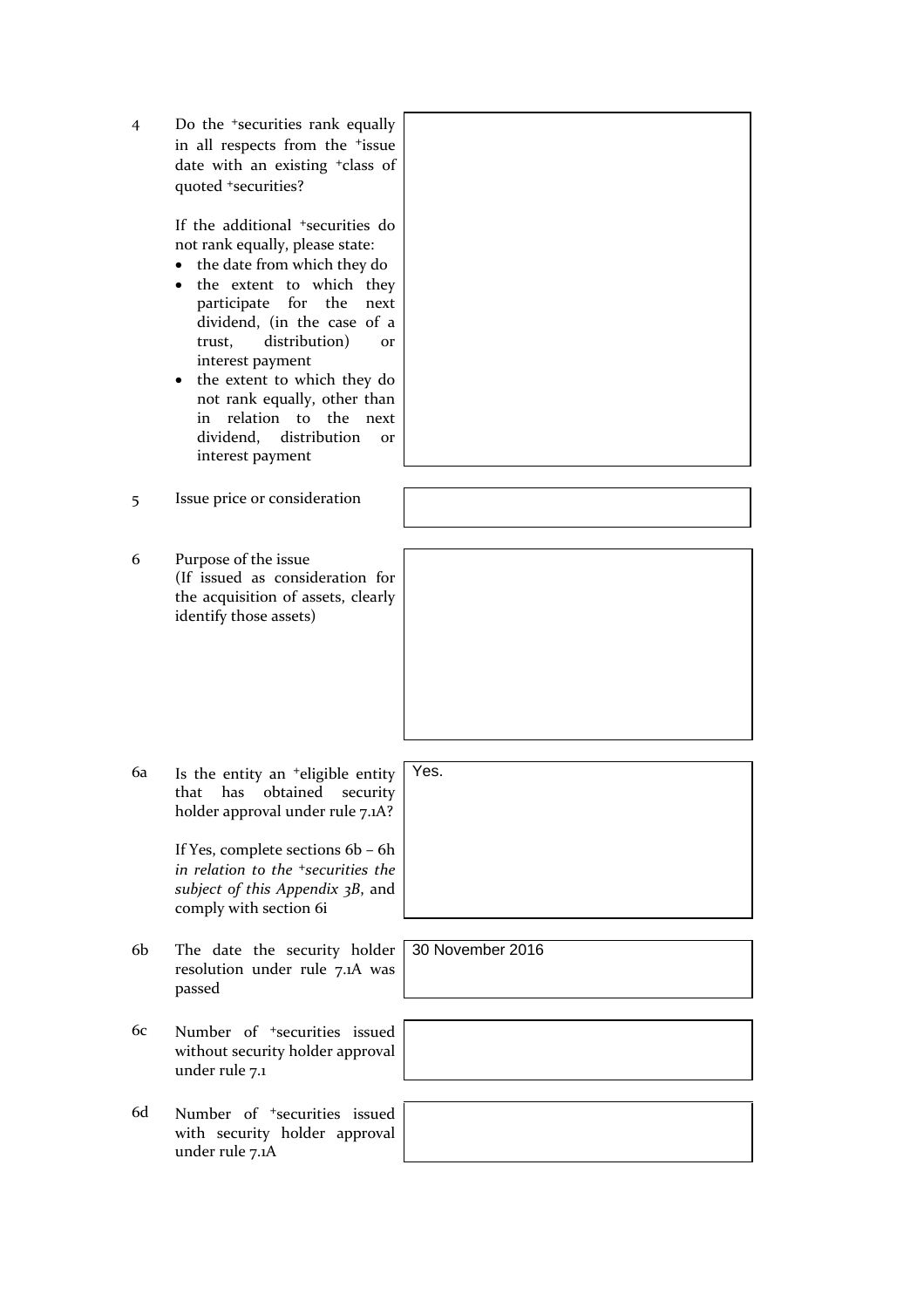- 6e Number of <sup>+</sup>securities issued with security holder approval under rule 7.3, or another specific security holder approval (specify date of meeting)
- 6f Number of <sup>+</sup>securities issued under an exception in rule 7.2
- 6g If <sup>+</sup>securities issued under rule 7.1A, was issue price at least 75% of 15 day VWAP as calculated under rule 7.1A.3? Include the <sup>+</sup>issue date and both values. Include the source of the VWAP calculation.
- 6h If <sup>+</sup>securities were issued under rule 7.1A for non-cash consideration, state date on which valuation of consideration was released to ASX Market Announcements
- 6i Calculate the entity's remaining issue capacity under rule 7.1 and rule 7.1A – complete Annexure 1 and release to ASX Market Announcements
- 7 <sup>+</sup>Issue dates

Note: The issue date may be prescribed by ASX (refer to the definition of issue date in rule 19.12). For example, the issue date for a pro rata entitlement issue must comply with the applicable timetable in Appendix 7A.

Cross reference: item 33 of Appendix 3B.

8 Number and <sup>+</sup>class of all <sup>+</sup>securities quoted on ASX (*including* the <sup>+</sup>securities in section 2 if applicable)

| Number      | <sup>+</sup> Class                          |
|-------------|---------------------------------------------|
| 737,927,748 | <b>Fully Paid Ordinary</b><br><b>Shares</b> |

7.1 Capacity: 186,245 7.1A Capacity: 64,618,608 Refer to Annexure 1 for further details.

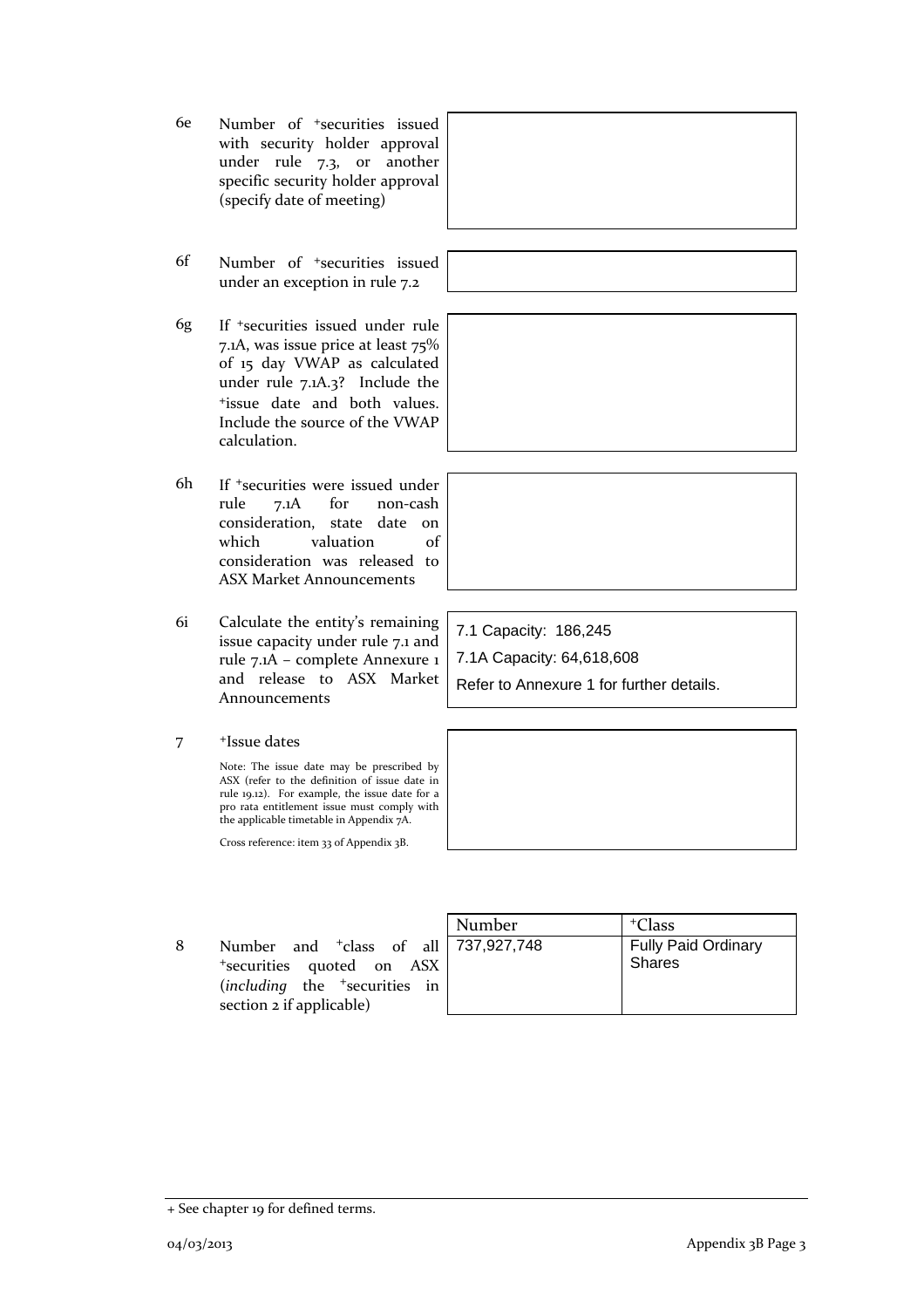|    |                                                                                                            | Number     | <sup>+</sup> Class                                                                         |
|----|------------------------------------------------------------------------------------------------------------|------------|--------------------------------------------------------------------------------------------|
| 9  | Number and <sup>+</sup> class of all<br>*securities not quoted on ASX<br>$(including$ the $+securities$ in | 31,250,000 | Class A Performance<br><b>Shares</b>                                                       |
|    | section 2 if applicable)                                                                                   | 31,250,000 | Class B Performance<br><b>Shares</b>                                                       |
|    |                                                                                                            | 10,000,000 | Incentive<br>Options<br>exercisable at \$0.03<br>or before<br>- 31<br>on<br>December 2019. |
|    |                                                                                                            | 5,000,000  | Options exercisable at<br>\$0.03 on or before 31<br>December 2019.                         |
| 10 | Dividend policy (in the case of a $ N/A$                                                                   |            |                                                                                            |

trust, distribution policy) on the increased capital (interests)

## **Part 2 - Pro rata issue**

| 11 | security holder approval<br>Is<br>required?                                                                       |
|----|-------------------------------------------------------------------------------------------------------------------|
| 12 | Is the issue renounceable or non-<br>renounceable?                                                                |
| 13 | Ratio in which the <sup>+</sup> securities<br>will be offered                                                     |
| 14 | <sup>+</sup> Class of <sup>+</sup> securities to which the<br>offer relates                                       |
| 15 | *Record date to determine<br>entitlements                                                                         |
| 16 | Will holdings<br>different<br>on<br>registers (or subregisters) be<br>aggregated for calculating<br>entitlements? |
| 17 | Policy for deciding entitlements<br>in relation to fractions                                                      |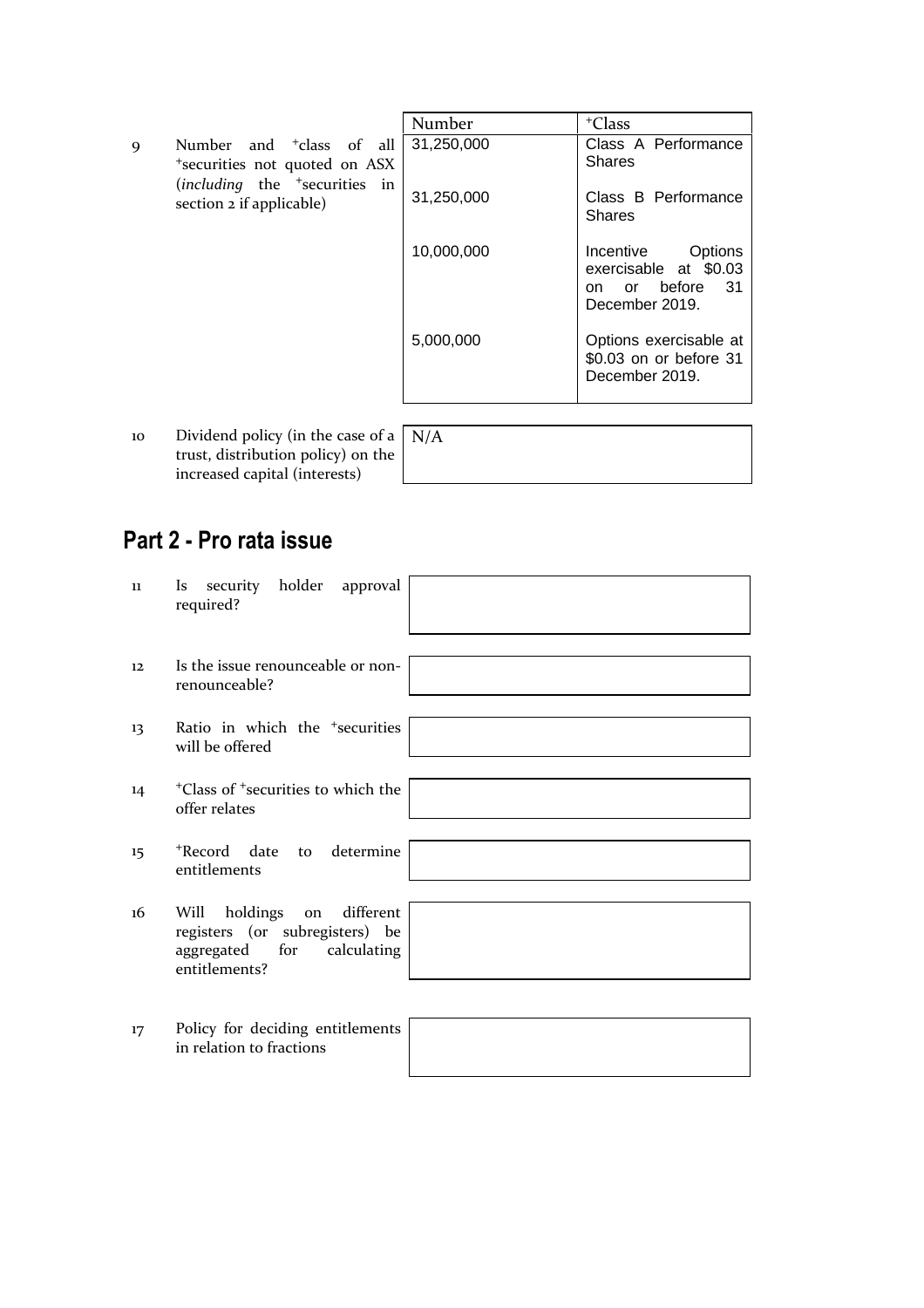| 18 | Names of countries in which the<br>entity has security holders who<br>will not be sent new offer<br>documents<br>Note: Security holders must be told how their<br>entitlements are to be dealt with.<br>Cross reference: rule 7.7. |
|----|------------------------------------------------------------------------------------------------------------------------------------------------------------------------------------------------------------------------------------|
| 19 | Closing date for receipt<br>of<br>acceptances or renunciations                                                                                                                                                                     |
| 20 | Names of any underwriters                                                                                                                                                                                                          |
| 21 | Amount of any underwriting fee<br>or commission                                                                                                                                                                                    |
| 22 | Names of any brokers to the<br>issue                                                                                                                                                                                               |
| 23 | Fee or commission payable to<br>the broker to the issue                                                                                                                                                                            |
| 24 | Amount of any handling fee<br>payable to brokers who lodge<br>acceptances or renunciations on<br>behalf of security holders                                                                                                        |
| 25 | If the issue is contingent on<br>security holders' approval, the<br>date of the meeting                                                                                                                                            |
| 26 | Date entitlement and acceptance<br>form and offer documents will be<br>sent to persons entitled                                                                                                                                    |
| 27 | If the entity has issued options,<br>and the terms entitle option<br>holders<br>participate<br>to<br>on<br>exercise, the date on which<br>notices will be sent to option<br>holders                                                |
| 28 | Date rights trading will begin (if<br>applicable)                                                                                                                                                                                  |
| 29 | Date rights trading will end (if<br>applicable)                                                                                                                                                                                    |
| 30 | How do security holders sell                                                                                                                                                                                                       |

<sup>+</sup> See chapter 19 for defined terms.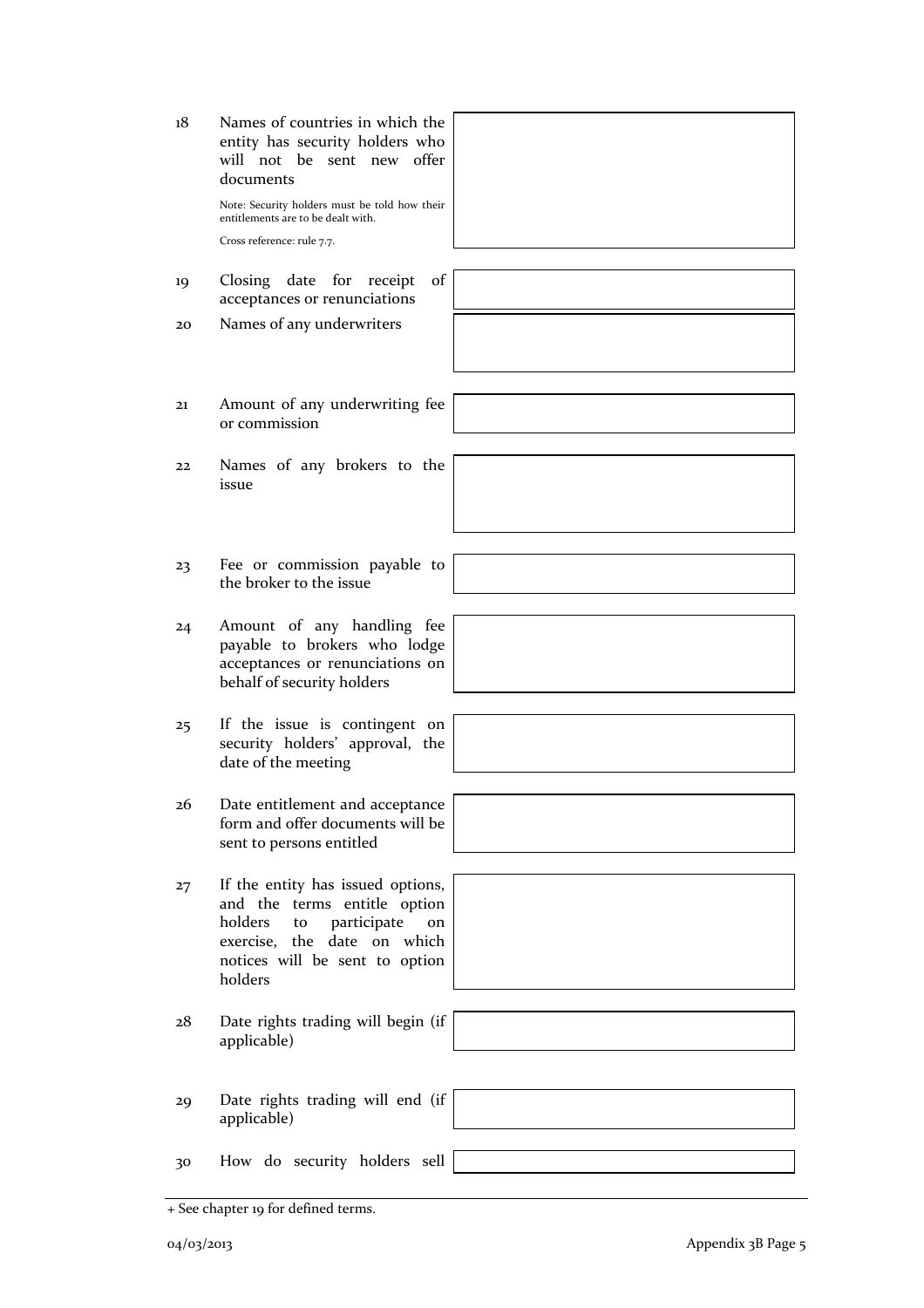| their entitlements in full through |  |
|------------------------------------|--|
| a broker?                          |  |

- 31 How do security holders sell *part* of their entitlements through a broker and accept for the balance?
- 32 How do security holders dispose of their entitlements (except by sale through a broker)?

| and the control of the control of the control of the control of the control of the control of the control of the |  |  |
|------------------------------------------------------------------------------------------------------------------|--|--|
|                                                                                                                  |  |  |
|                                                                                                                  |  |  |
|                                                                                                                  |  |  |
|                                                                                                                  |  |  |
|                                                                                                                  |  |  |
|                                                                                                                  |  |  |
| ,我们也不会有什么。""我们的人,我们也不会有什么?""我们的人,我们也不会有什么?""我们的人,我们也不会有什么?""我们的人,我们也不会有什么?""我们的人                                 |  |  |
|                                                                                                                  |  |  |

33 <sup>+</sup>Issue date

### **Part 3 - Quotation of securities**

*You need only complete this section if you are applying for quotation of securities*

- 34 Type of <sup>+</sup>securities (*tick one*)
- (a)  $\Box$  + Securities described in Part 1
- (b)  $\Box$  All other  $\overline{\phantom{a}}$  securities

Example: restricted securities at the end of the escrowed period, partly paid securities that become fully paid, employee incentive share securities when restriction ends, securities issued on expiry or conversion of convertible securities

#### **Entities that have ticked box 34(a)**

#### **Additional securities forming a new class of securities**

*Tick to indicate you are providing the information or documents*

35 If the <sup>+</sup>securities are <sup>+</sup>equity securities, the names of the 20 largest holders of the additional <sup>+</sup>securities, and the number and percentage of additional <sup>+</sup>securities held by those holders 36 If the <sup>+</sup>securities are <sup>+</sup>equity securities, a distribution schedule of the additional <sup>+</sup>securities setting out the number of holders in the categories 1 - 1,000 1,001 - 5,000 5,001 - 10,000 10,001 - 100,000 100,001 and over

 $37$  A copy of any trust deed for the additional  $+$ securities

#### **Entities that have ticked box 34(b)**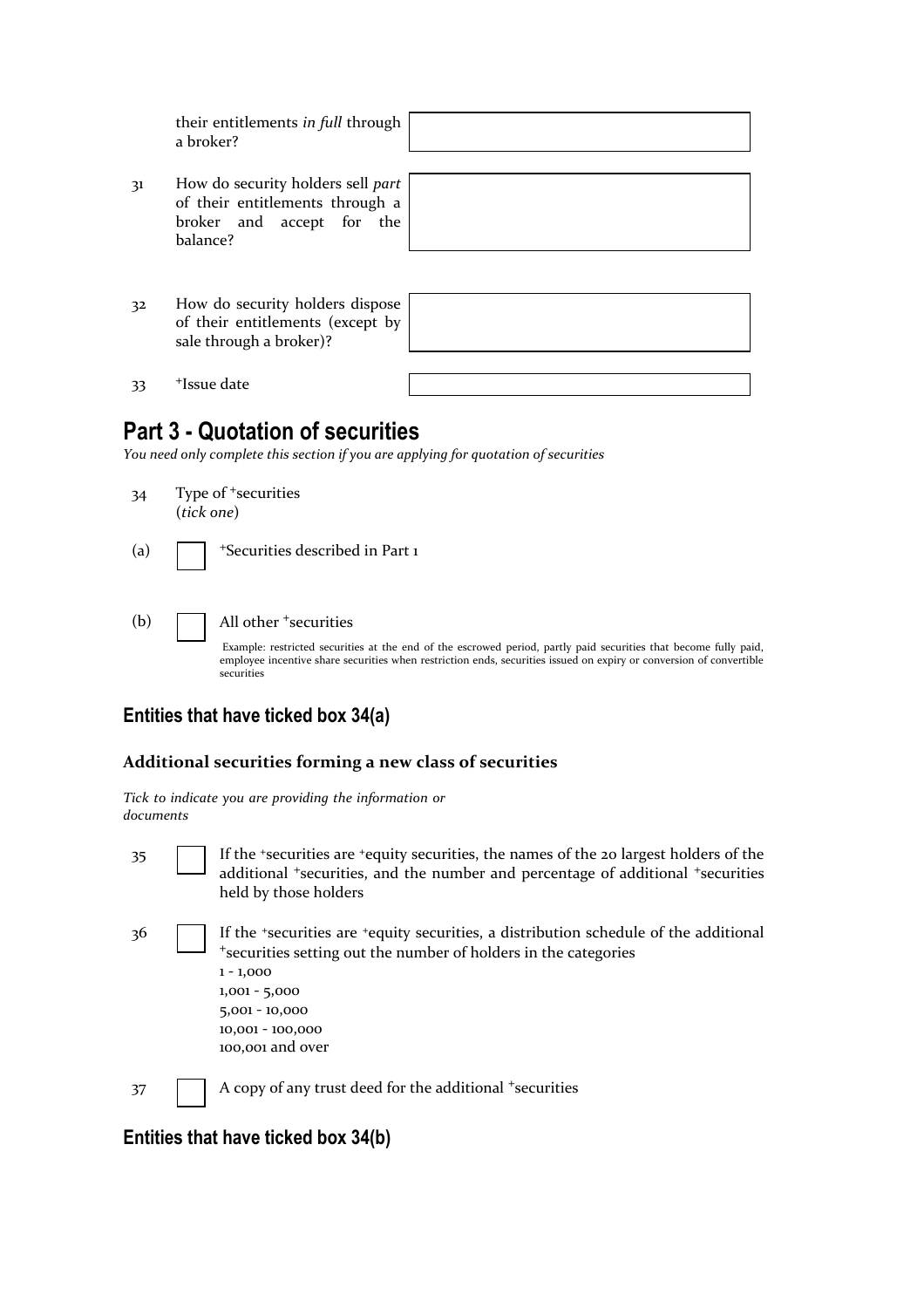| 38 | Number of <sup>+</sup> securities for which<br><sup>+</sup> quotation is sought                                                                                                                                                                                                                                                                                                                                                         |        |                    |
|----|-----------------------------------------------------------------------------------------------------------------------------------------------------------------------------------------------------------------------------------------------------------------------------------------------------------------------------------------------------------------------------------------------------------------------------------------|--------|--------------------|
| 39 | <sup>+</sup> Class of <sup>+</sup> securities for which<br>quotation is sought                                                                                                                                                                                                                                                                                                                                                          |        |                    |
| 40 | Do the <sup>+</sup> securities rank equally in<br>all respects from the <sup>+</sup> issue date<br>with an existing <sup>+</sup> class of quoted<br>*securities?                                                                                                                                                                                                                                                                        |        |                    |
|    | If the additional <sup>+</sup> securities do<br>not rank equally, please state:<br>the date from which they do<br>$\bullet$<br>the extent to which they<br>٠<br>for<br>the<br>participate<br>next<br>dividend, (in the case of a<br>trust, distribution) or interest<br>payment<br>the extent to which they do<br>not rank equally, other than in<br>relation to the next dividend,<br>distribution<br>interest<br><b>or</b><br>payment |        |                    |
| 41 | Reason for request for quotation<br>now<br>Example: In the case of restricted securities, end<br>of restriction period                                                                                                                                                                                                                                                                                                                  |        |                    |
|    | (if issued upon conversion of<br>another <sup>+</sup> security, clearly identify<br>that other 'security)                                                                                                                                                                                                                                                                                                                               |        |                    |
| 42 | and <sup>+</sup> class of all<br>Number<br>*securities quoted on<br><b>ASX</b><br>(including the <sup>+</sup> securities in clause<br>38)                                                                                                                                                                                                                                                                                               | Number | <sup>+</sup> Class |

<sup>+</sup> See chapter 19 for defined terms.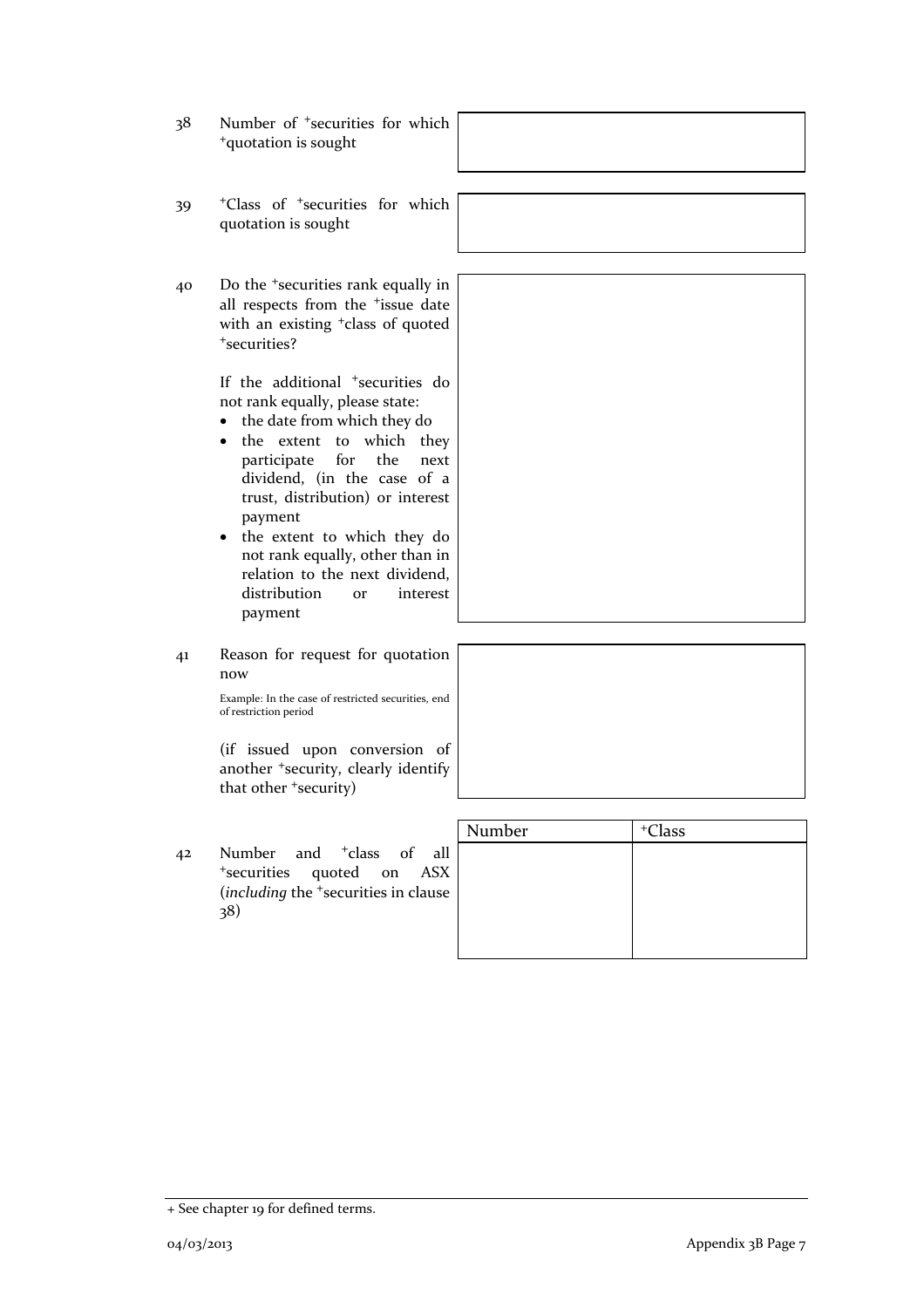#### **Quotation agreement**

- 1 <sup>+</sup>Quotation of our additional <sup>+</sup>securities is in ASX's absolute discretion. ASX may quote the <sup>+</sup>securities on any conditions it decides.
- 2 We warrant the following to ASX.
	- The issue of the <sup>+</sup>securities to be quoted complies with the law and is not for an illegal purpose.
	- There is no reason why those +securities should not be granted <sup>+</sup>quotation.
	- An offer of the *\*securities* for sale within 12 months after their issue will not require disclosure under section  $707(3)$  or section  $1012C(6)$  of the Corporations Act.

Note: An entity may need to obtain appropriate warranties from subscribers for the securities in order to be able to give this warranty

- Section 724 or section 1016E of the Corporations Act does not apply to any applications received by us in relation to any <sup>+</sup>securities to be quoted and that no-one has any right to return any <sup>+</sup>securities to be quoted under sections 737, 738 or 1016F of the Corporations Act at the time that we request that the +securities be quoted.
- If we are a trust, we warrant that no person has the right to return the <sup>+</sup>securities to be quoted under section 1019B of the Corporations Act at the time that we request that the <sup>+</sup>securities be quoted.
- 3 We will indemnify ASX to the fullest extent permitted by law in respect of any claim, action or expense arising from or connected with any breach of the warranties in this agreement.
- 4 We give ASX the information and documents required by this form. If any information or document is not available now, we will give it to ASX before <sup>+</sup>quotation of the <sup>+</sup>securities begins. We acknowledge that ASX is relying on the information and documents. We warrant that they are (will be) true and complete.

Sign here: ............................................................Date: 8 June 2017 (Company secretary)

Print name: Keong Chan

== == == == ==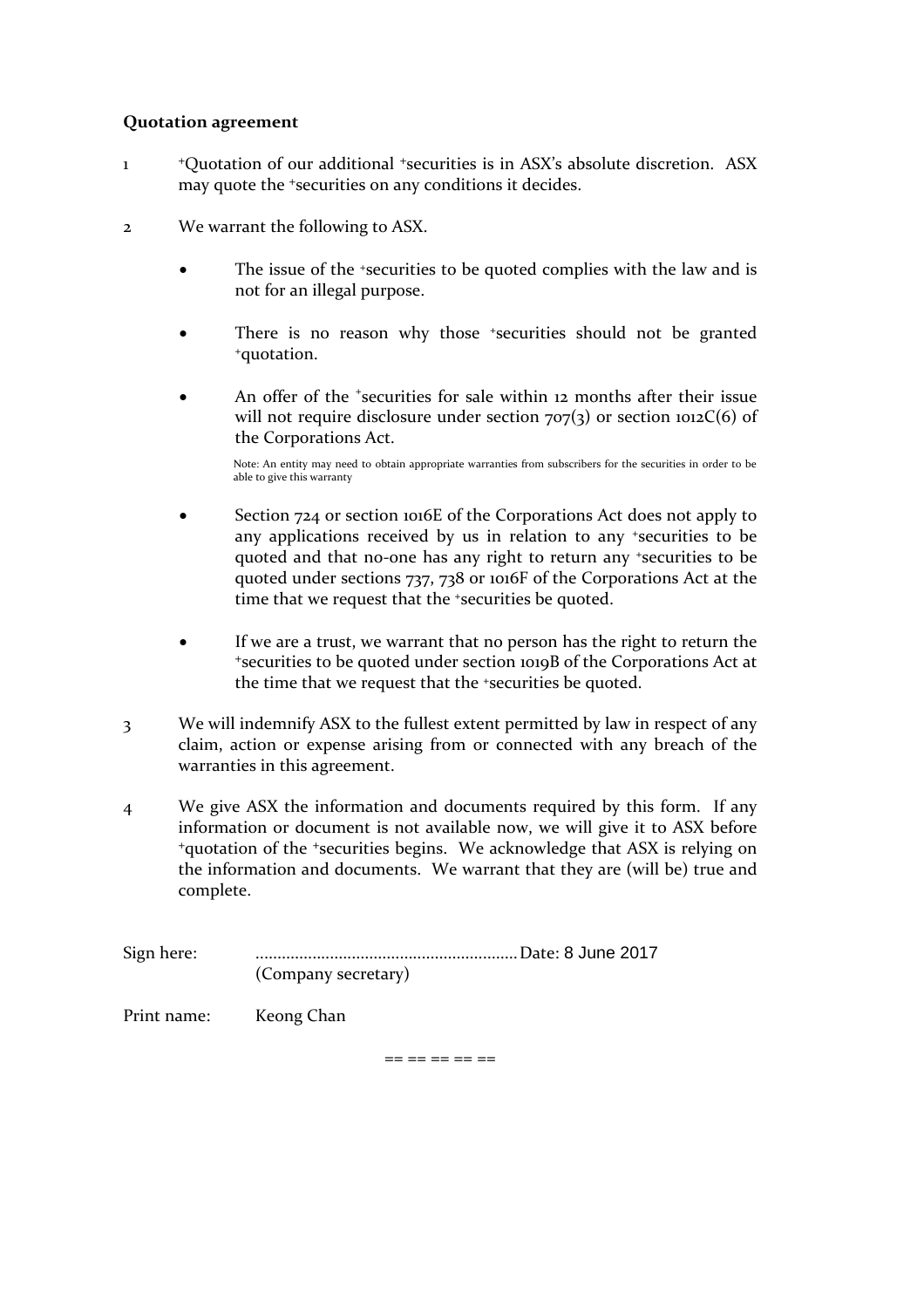# **Appendix 3B – Annexure 1**

# **Calculation of placement capacity under rule 7.1 and rule 7.1A for eligible entities**

Introduced 01/08/12 Amended 04/03/13

## **Part 1**

| Rule 7.1 – Issues exceeding 15% of capital                                                                                                                                                                                                                                                                                                                                                                                                                                                                                                                                                                                                                                                                                                                                                                                               |                                                                                                                                                                                                                                                                                                                                                                                                                                                                                                                                                                                                                                                                                                                                                                                                                                                                                                                                             |  |
|------------------------------------------------------------------------------------------------------------------------------------------------------------------------------------------------------------------------------------------------------------------------------------------------------------------------------------------------------------------------------------------------------------------------------------------------------------------------------------------------------------------------------------------------------------------------------------------------------------------------------------------------------------------------------------------------------------------------------------------------------------------------------------------------------------------------------------------|---------------------------------------------------------------------------------------------------------------------------------------------------------------------------------------------------------------------------------------------------------------------------------------------------------------------------------------------------------------------------------------------------------------------------------------------------------------------------------------------------------------------------------------------------------------------------------------------------------------------------------------------------------------------------------------------------------------------------------------------------------------------------------------------------------------------------------------------------------------------------------------------------------------------------------------------|--|
| Step 1: Calculate "A", the base figure from which the placement<br>capacity is calculated                                                                                                                                                                                                                                                                                                                                                                                                                                                                                                                                                                                                                                                                                                                                                |                                                                                                                                                                                                                                                                                                                                                                                                                                                                                                                                                                                                                                                                                                                                                                                                                                                                                                                                             |  |
| <b>Insert</b> number of fully paid <sup>+</sup> ordinary<br>securities on issue 12 months before the<br>*issue date or date of agreement to issue                                                                                                                                                                                                                                                                                                                                                                                                                                                                                                                                                                                                                                                                                        | 206,426,374                                                                                                                                                                                                                                                                                                                                                                                                                                                                                                                                                                                                                                                                                                                                                                                                                                                                                                                                 |  |
| Add the following:<br>Number of fully paid <sup>+</sup> ordinary securities<br>issued in that 12 month period under an<br>exception in rule 7.2<br>Number of fully paid +ordinary securities<br>٠<br>issued in that 12 month period with<br>shareholder approval<br>Number of partly paid +ordinary<br>٠<br>securities that became fully paid in that<br>12 month period<br>Note:<br>Include only ordinary securities here -<br>$\bullet$<br>other classes of equity securities cannot<br>be added<br>Include here (if applicable) the securities<br>$\bullet$<br>the subject of the Appendix 3B to which<br>this form is annexed<br>It may be useful to set out issues of<br>securities on different dates as separate<br>line items<br><b>Subtract</b> the number of fully paid +ordinary<br>securities cancelled during that 12 month | 14,642,250<br>(issued under rule 7.2 to eligible<br>shareholders under the non-renounceable<br>rights issue announced 24 June 2016)<br>191,784,124<br>(issued under rule 7.2 as shortfall under the<br>non-renounceable rights issue announced<br>24 June 2016)<br>61,927,912<br>(issued under rule 7.1 to sophisticated and<br>institutional investors under the placement<br>announced 10 October 2016. The issue was<br>ratified by Shareholders at the AGM held 30<br>November 2016)<br>21,405,421<br>(issued under rule 7.1A to sophisticated and<br>institutional investors under the placement<br>announced 10 October 2016. The issue was<br>ratified by Shareholders at the AGM held 30<br>November 2016)<br>150,000,000<br>(issued in consideration for the acquisition of<br>100% of the issued capital in Westview<br>Resources Pty Ltd. The issue was approved<br>by Shareholders at the AGM held 30<br>November 2016)<br>Nil. |  |
| period<br>"А"                                                                                                                                                                                                                                                                                                                                                                                                                                                                                                                                                                                                                                                                                                                                                                                                                            | 646,186,081                                                                                                                                                                                                                                                                                                                                                                                                                                                                                                                                                                                                                                                                                                                                                                                                                                                                                                                                 |  |
|                                                                                                                                                                                                                                                                                                                                                                                                                                                                                                                                                                                                                                                                                                                                                                                                                                          |                                                                                                                                                                                                                                                                                                                                                                                                                                                                                                                                                                                                                                                                                                                                                                                                                                                                                                                                             |  |

<sup>+</sup> See chapter 19 for defined terms.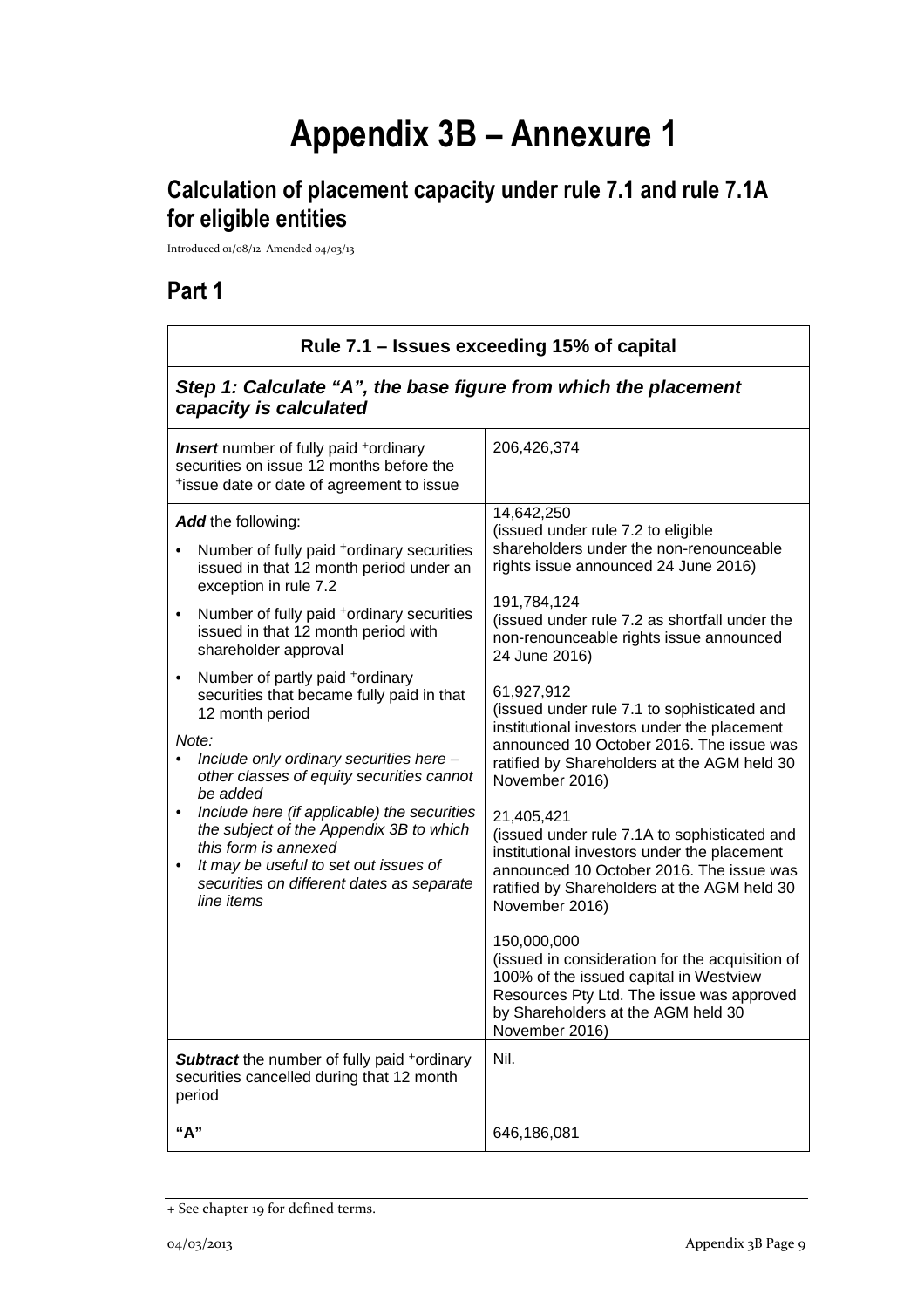| Step 2: Calculate 15% of "A"                                                                                                                                                                                                                                                                                                                                                                                                                                                                                                                                                                             |                                                                                                                                                                                                                                                                                         |  |
|----------------------------------------------------------------------------------------------------------------------------------------------------------------------------------------------------------------------------------------------------------------------------------------------------------------------------------------------------------------------------------------------------------------------------------------------------------------------------------------------------------------------------------------------------------------------------------------------------------|-----------------------------------------------------------------------------------------------------------------------------------------------------------------------------------------------------------------------------------------------------------------------------------------|--|
| "B"                                                                                                                                                                                                                                                                                                                                                                                                                                                                                                                                                                                                      | 0.15<br>[Note: this value cannot be changed]                                                                                                                                                                                                                                            |  |
| Multiply "A" by 0.15                                                                                                                                                                                                                                                                                                                                                                                                                                                                                                                                                                                     | 96,927,912                                                                                                                                                                                                                                                                              |  |
| that has already been used                                                                                                                                                                                                                                                                                                                                                                                                                                                                                                                                                                               | Step 3: Calculate "C", the amount of placement capacity under rule 7.1                                                                                                                                                                                                                  |  |
| <b>Insert</b> number of <sup>+</sup> equity securities issued<br>or agreed to be issued in that 12 month<br>period not counting those issued:<br>Under an exception in rule 7.2<br>Under rule 7.1A<br>With security holder approval under rule<br>7.1 or rule 7.4<br>Note:<br>This applies to equity securities, unless<br>specifically excluded - not just ordinary<br>securities<br>Include here (if applicable) the securities<br>the subject of the Appendix 3B to which<br>this form is annexed<br>It may be useful to set out issues of<br>securities on different dates as separate<br>line items | 5,000,000 Options exercise price \$0.03<br>expiry date 31 December 2019 (issued<br>under rule 7.1 in lieu of fees for advisory<br>services in relation to the acquisition of the<br>Tabac Cobalt Gold Project).<br>91,741,667 Shares issued 3 March 2017<br>under 7.1 capacity at 2.4c. |  |
| "C"                                                                                                                                                                                                                                                                                                                                                                                                                                                                                                                                                                                                      | 96,741,667                                                                                                                                                                                                                                                                              |  |
| Step 4: Subtract "C" from ["A" x "B"] to calculate remaining<br>placement capacity under rule 7.1                                                                                                                                                                                                                                                                                                                                                                                                                                                                                                        |                                                                                                                                                                                                                                                                                         |  |
| "A" x 0.15<br>Note: number must be same as shown in<br>Step 2                                                                                                                                                                                                                                                                                                                                                                                                                                                                                                                                            | 96,927,912                                                                                                                                                                                                                                                                              |  |
| Subtract "C"<br>Note: number must be same as shown in<br>Step 3                                                                                                                                                                                                                                                                                                                                                                                                                                                                                                                                          | 96,741,667                                                                                                                                                                                                                                                                              |  |
| <b>Total</b> ["A" $\times$ 0.15] - "C"                                                                                                                                                                                                                                                                                                                                                                                                                                                                                                                                                                   | 186,245<br>[Note: this is the remaining placement<br>capacity under rule 7.1]                                                                                                                                                                                                           |  |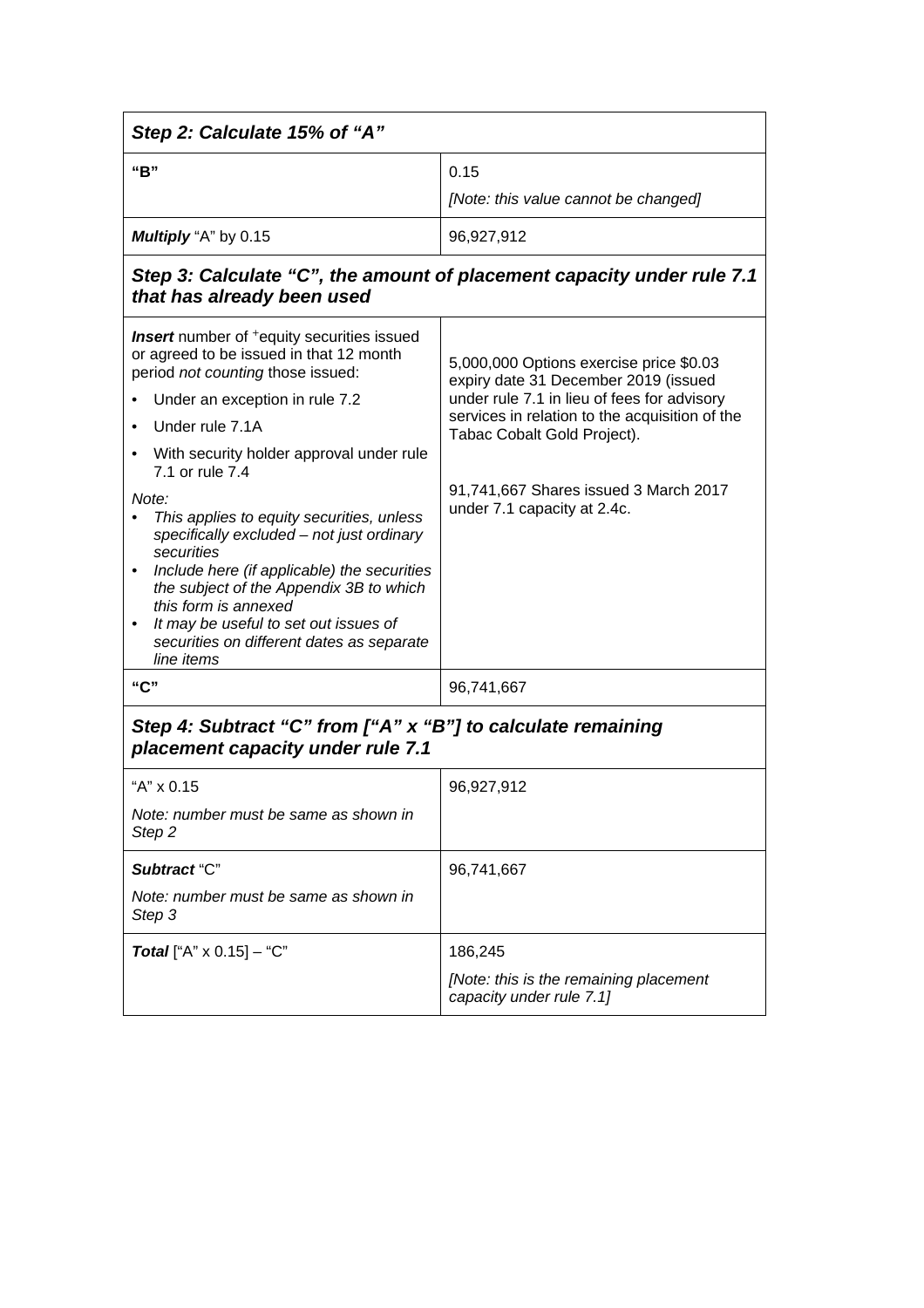## **Part 2**

| Rule 7.1A - Additional placement capacity for eligible entities                                                                                                                                                                                                                                                                                                                                                                                                                    |                                    |  |
|------------------------------------------------------------------------------------------------------------------------------------------------------------------------------------------------------------------------------------------------------------------------------------------------------------------------------------------------------------------------------------------------------------------------------------------------------------------------------------|------------------------------------|--|
| Step 1: Calculate "A", the base figure from which the placement<br>capacity is calculated                                                                                                                                                                                                                                                                                                                                                                                          |                                    |  |
| "A"                                                                                                                                                                                                                                                                                                                                                                                                                                                                                | 646,186,081                        |  |
| Note: number must be same as shown in<br>Step 1 of Part 1                                                                                                                                                                                                                                                                                                                                                                                                                          |                                    |  |
| Step 2: Calculate 10% of "A"                                                                                                                                                                                                                                                                                                                                                                                                                                                       |                                    |  |
| "D"                                                                                                                                                                                                                                                                                                                                                                                                                                                                                | 0.10                               |  |
|                                                                                                                                                                                                                                                                                                                                                                                                                                                                                    | Note: this value cannot be changed |  |
| Multiply "A" by 0.10                                                                                                                                                                                                                                                                                                                                                                                                                                                               | 64,618,608                         |  |
| Step 3: Calculate "E", the amount of placement capacity under rule<br>7.1A that has already been used                                                                                                                                                                                                                                                                                                                                                                              |                                    |  |
| <b>Insert</b> number of <sup>+</sup> equity securities issued<br>or agreed to be issued in that 12 month<br>period under rule 7.1A                                                                                                                                                                                                                                                                                                                                                 | Nil.                               |  |
| Notes:<br>This applies to equity securities - not<br>just ordinary securities<br>Include here $-$ if applicable $-$ the<br>securities the subject of the Appendix<br>3B to which this form is annexed<br>Do not include equity securities issued<br>under rule 7.1 (they must be dealt with<br>in Part 1), or for which specific security<br>holder approval has been obtained<br>It may be useful to set out issues of<br>securities on different dates as separate<br>line items |                                    |  |
| "E"                                                                                                                                                                                                                                                                                                                                                                                                                                                                                | Nil.                               |  |
|                                                                                                                                                                                                                                                                                                                                                                                                                                                                                    |                                    |  |

#### *Step 4: Subtract "E" from ["A" x "D"] to calculate remaining placement capacity under rule 7.1A*

| "A" x 0.10                                      | 64,618,608 |
|-------------------------------------------------|------------|
| Note: number must be same as shown in<br>Step 2 |            |
| Subtract "E"                                    | Nil.       |
| Note: number must be same as shown in<br>Step 3 |            |

<sup>+</sup> See chapter 19 for defined terms.